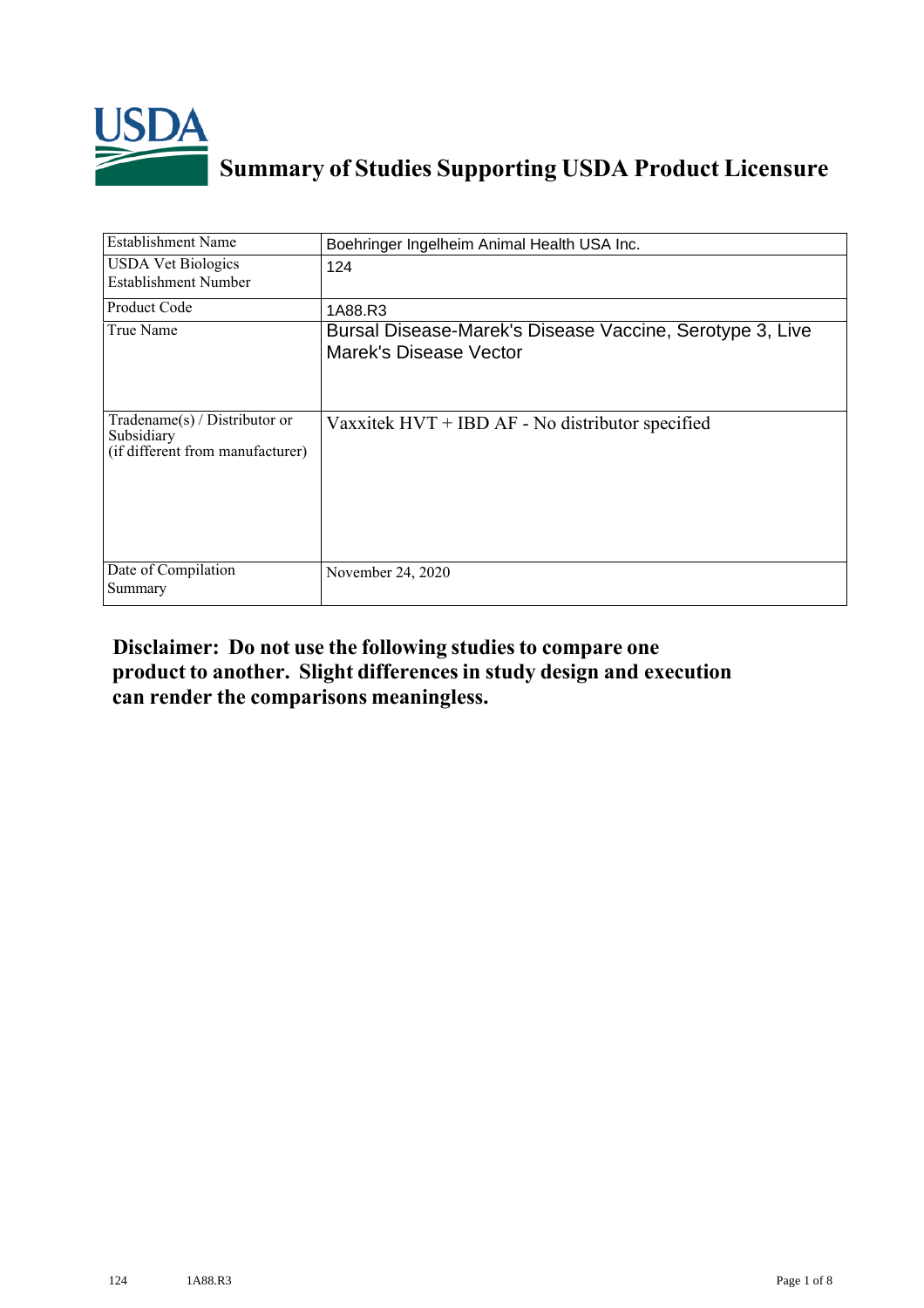| <b>Study Type</b>              | Efficacy                                                                                                                                                                                                                                                                                                                    |
|--------------------------------|-----------------------------------------------------------------------------------------------------------------------------------------------------------------------------------------------------------------------------------------------------------------------------------------------------------------------------|
| <b>Pertaining to</b>           | Infectious bursal disease, variant E                                                                                                                                                                                                                                                                                        |
| <b>Study Purpose</b>           | Demonstrate efficacy against bursal disease, variant E                                                                                                                                                                                                                                                                      |
| <b>Product Administration</b>  | In ovo                                                                                                                                                                                                                                                                                                                      |
| <b>Study Animals</b>           | Chickens                                                                                                                                                                                                                                                                                                                    |
| <b>Challenge Description</b>   |                                                                                                                                                                                                                                                                                                                             |
| <b>Interval observed after</b> |                                                                                                                                                                                                                                                                                                                             |
| challenge                      |                                                                                                                                                                                                                                                                                                                             |
| <b>Results</b>                 | Study data were evaluated by USDA-APHIS prior to product<br>licensure and met regulatory standards for acceptance at the time of<br>submission. No data are published because this study was submitted<br>to USDA-APHIS prior to January 1, 2007, and APHIS only requires<br>publication of data submitted after that date. |
| <b>USDA Approval Date</b>      | August 31, 2001                                                                                                                                                                                                                                                                                                             |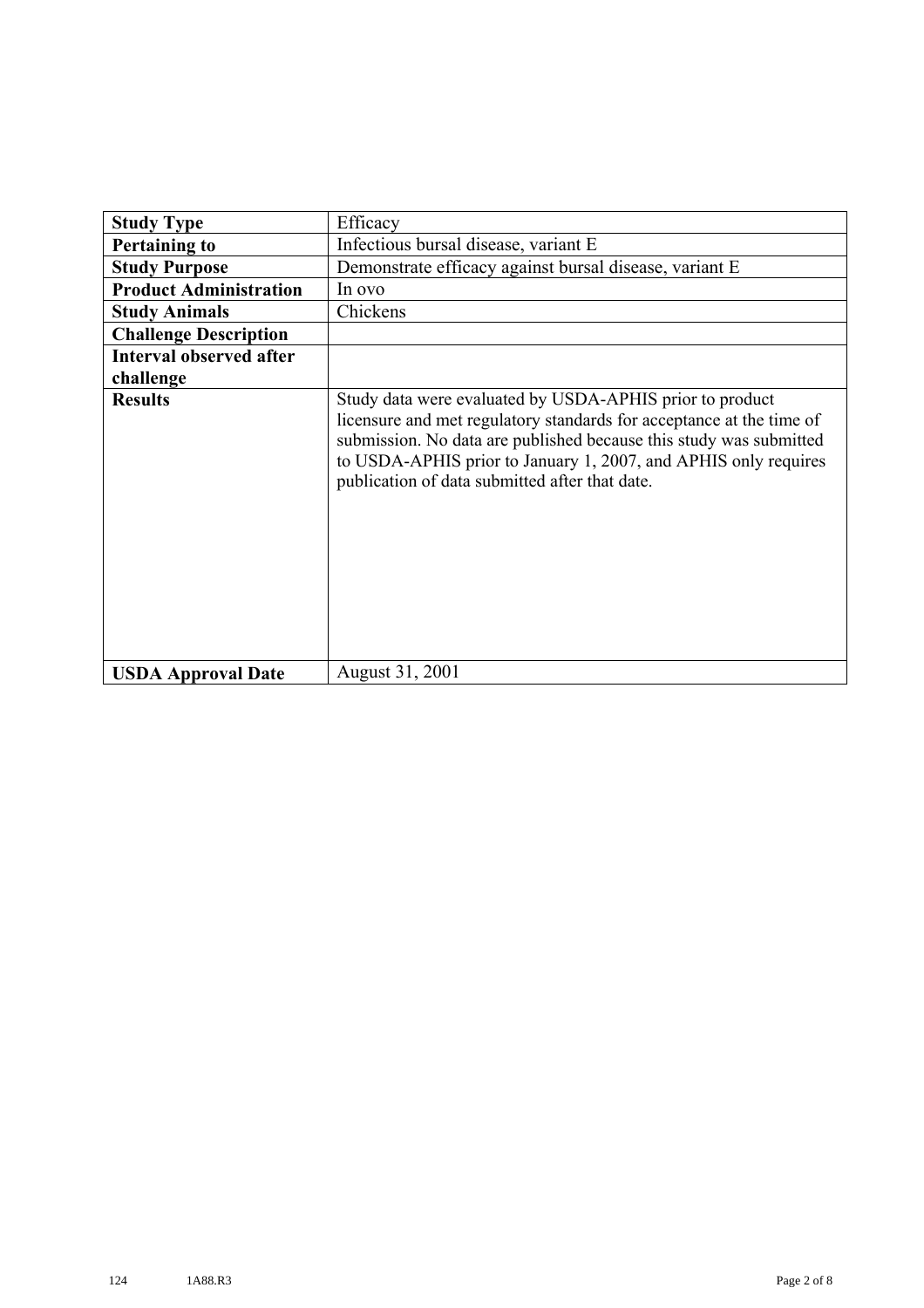| <b>Study Type</b>              | Efficacy                                                                                                                                                                                                                                                                                                                    |
|--------------------------------|-----------------------------------------------------------------------------------------------------------------------------------------------------------------------------------------------------------------------------------------------------------------------------------------------------------------------------|
| <b>Pertaining to</b>           | Infectious bursal disease, variant E                                                                                                                                                                                                                                                                                        |
| <b>Study Purpose</b>           | Demonstrate efficacy against bursal disease, variant E                                                                                                                                                                                                                                                                      |
| <b>Product Administration</b>  | Subcutaneously                                                                                                                                                                                                                                                                                                              |
| <b>Study Animals</b>           | Chickens                                                                                                                                                                                                                                                                                                                    |
| <b>Challenge Description</b>   |                                                                                                                                                                                                                                                                                                                             |
| <b>Interval observed after</b> |                                                                                                                                                                                                                                                                                                                             |
| challenge                      |                                                                                                                                                                                                                                                                                                                             |
| <b>Results</b>                 | Study data were evaluated by USDA-APHIS prior to product<br>licensure and met regulatory standards for acceptance at the time of<br>submission. No data are published because this study was submitted<br>to USDA-APHIS prior to January 1, 2007, and APHIS only requires<br>publication of data submitted after that date. |
| <b>USDA Approval Date</b>      | November 3, 2004                                                                                                                                                                                                                                                                                                            |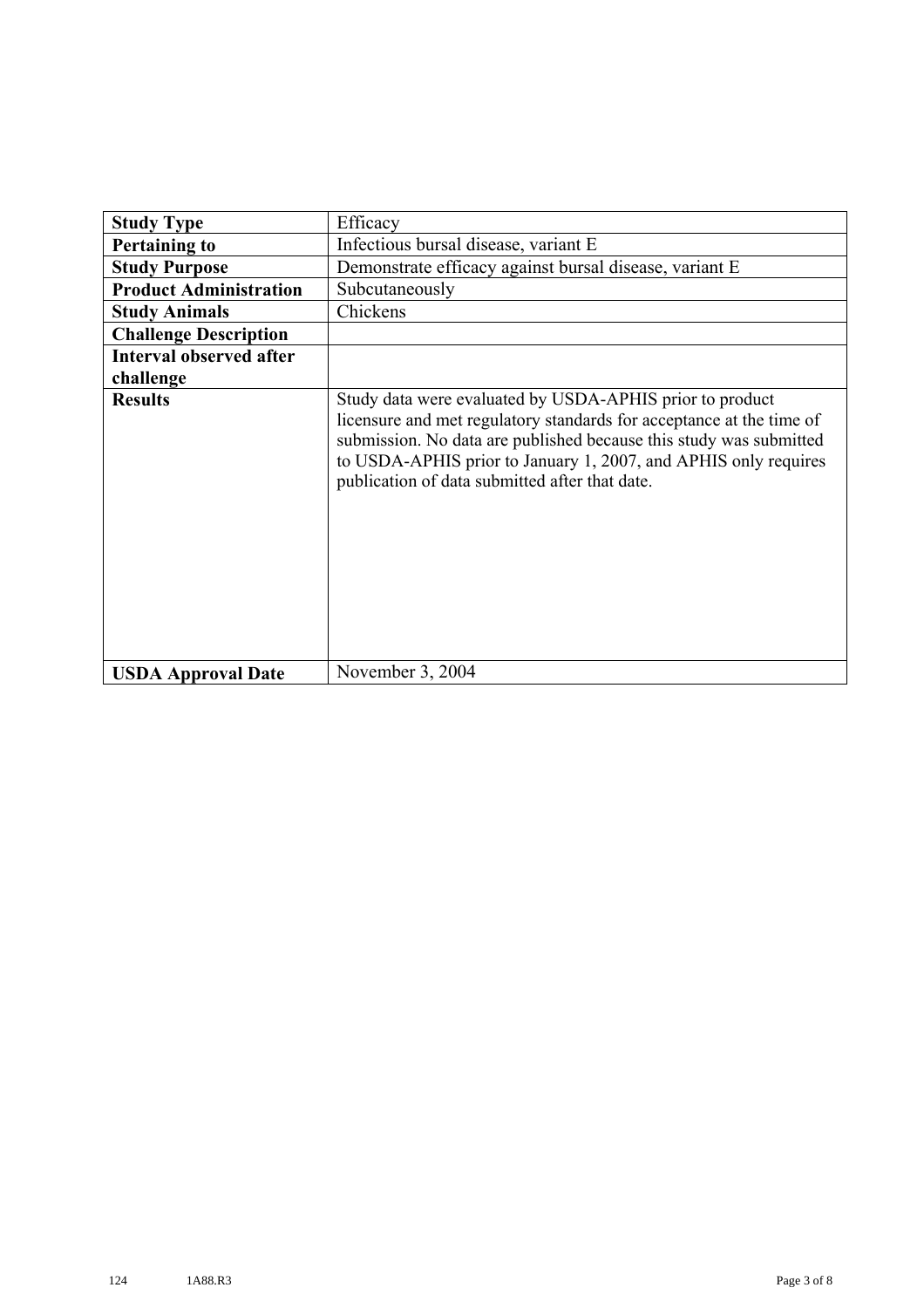| <b>Study Type</b>              | Efficacy                                                                                                                                                                                                                                                                                                                    |
|--------------------------------|-----------------------------------------------------------------------------------------------------------------------------------------------------------------------------------------------------------------------------------------------------------------------------------------------------------------------------|
| <b>Pertaining to</b>           | Infectious bursal disease, standard                                                                                                                                                                                                                                                                                         |
| <b>Study Purpose</b>           | Demonstrate efficacy against bursal disease, standard                                                                                                                                                                                                                                                                       |
| <b>Product Administration</b>  | In ovo                                                                                                                                                                                                                                                                                                                      |
| <b>Study Animals</b>           | Chickens                                                                                                                                                                                                                                                                                                                    |
| <b>Challenge Description</b>   |                                                                                                                                                                                                                                                                                                                             |
| <b>Interval observed after</b> |                                                                                                                                                                                                                                                                                                                             |
| challenge                      |                                                                                                                                                                                                                                                                                                                             |
| <b>Results</b>                 | Study data were evaluated by USDA-APHIS prior to product<br>licensure and met regulatory standards for acceptance at the time of<br>submission. No data are published because this study was submitted<br>to USDA-APHIS prior to January 1, 2007, and APHIS only requires<br>publication of data submitted after that date. |
| <b>USDA Approval Date</b>      | August 31, 2001                                                                                                                                                                                                                                                                                                             |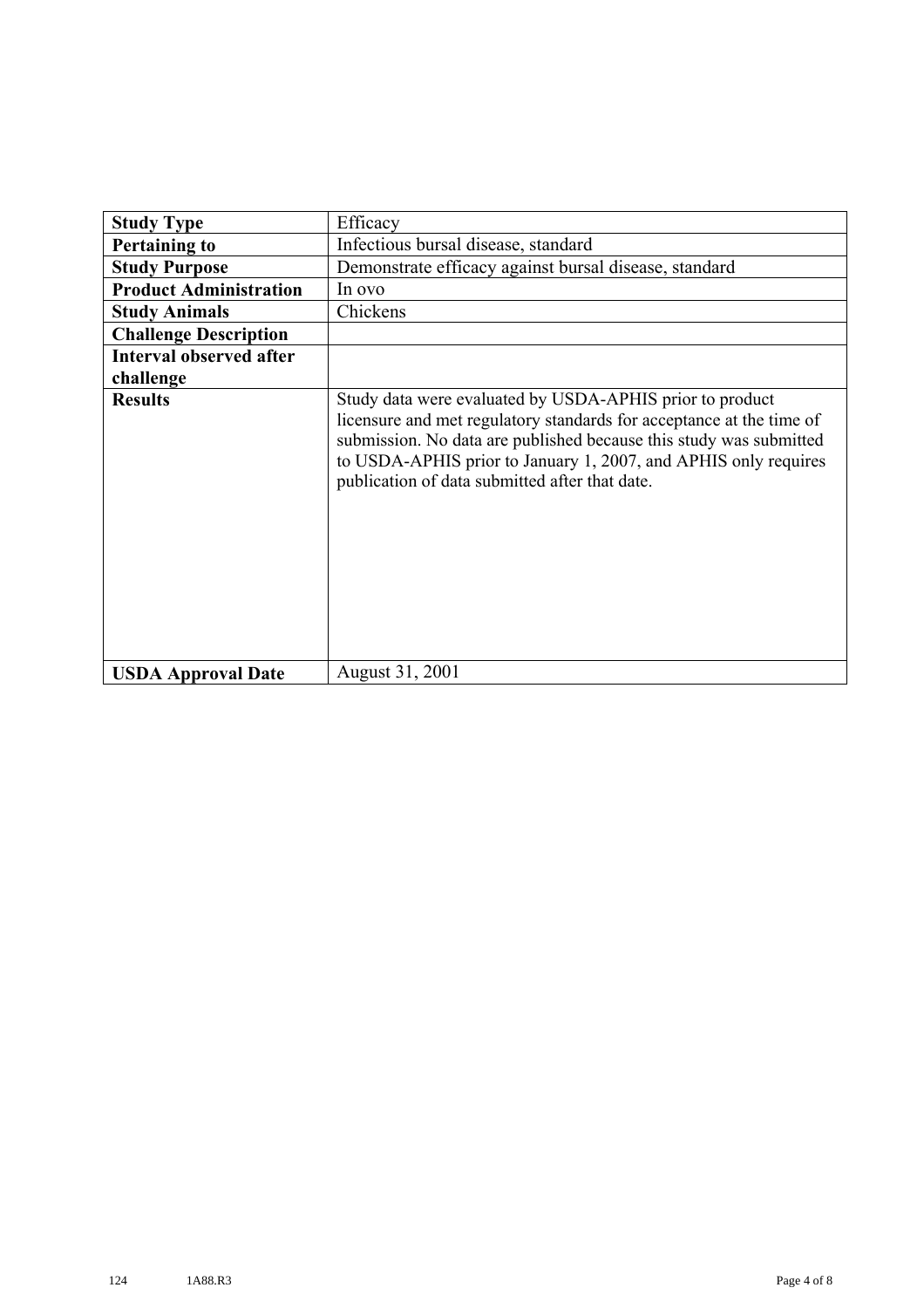| <b>Study Type</b>              | Efficacy                                                                                                                                                                                                                                                                                                                    |
|--------------------------------|-----------------------------------------------------------------------------------------------------------------------------------------------------------------------------------------------------------------------------------------------------------------------------------------------------------------------------|
| <b>Pertaining to</b>           | Marek's Disease                                                                                                                                                                                                                                                                                                             |
| <b>Study Purpose</b>           | Demonstrate efficacy against Marek's disease                                                                                                                                                                                                                                                                                |
| <b>Product Administration</b>  | In ovo                                                                                                                                                                                                                                                                                                                      |
| <b>Study Animals</b>           | Chickens                                                                                                                                                                                                                                                                                                                    |
| <b>Challenge Description</b>   |                                                                                                                                                                                                                                                                                                                             |
| <b>Interval observed after</b> |                                                                                                                                                                                                                                                                                                                             |
| challenge                      |                                                                                                                                                                                                                                                                                                                             |
| <b>Results</b>                 | Study data were evaluated by USDA-APHIS prior to product<br>licensure and met regulatory standards for acceptance at the time of<br>submission. No data are published because this study was submitted<br>to USDA-APHIS prior to January 1, 2007, and APHIS only requires<br>publication of data submitted after that date. |
| <b>USDA Approval Date</b>      | August 31, 2001                                                                                                                                                                                                                                                                                                             |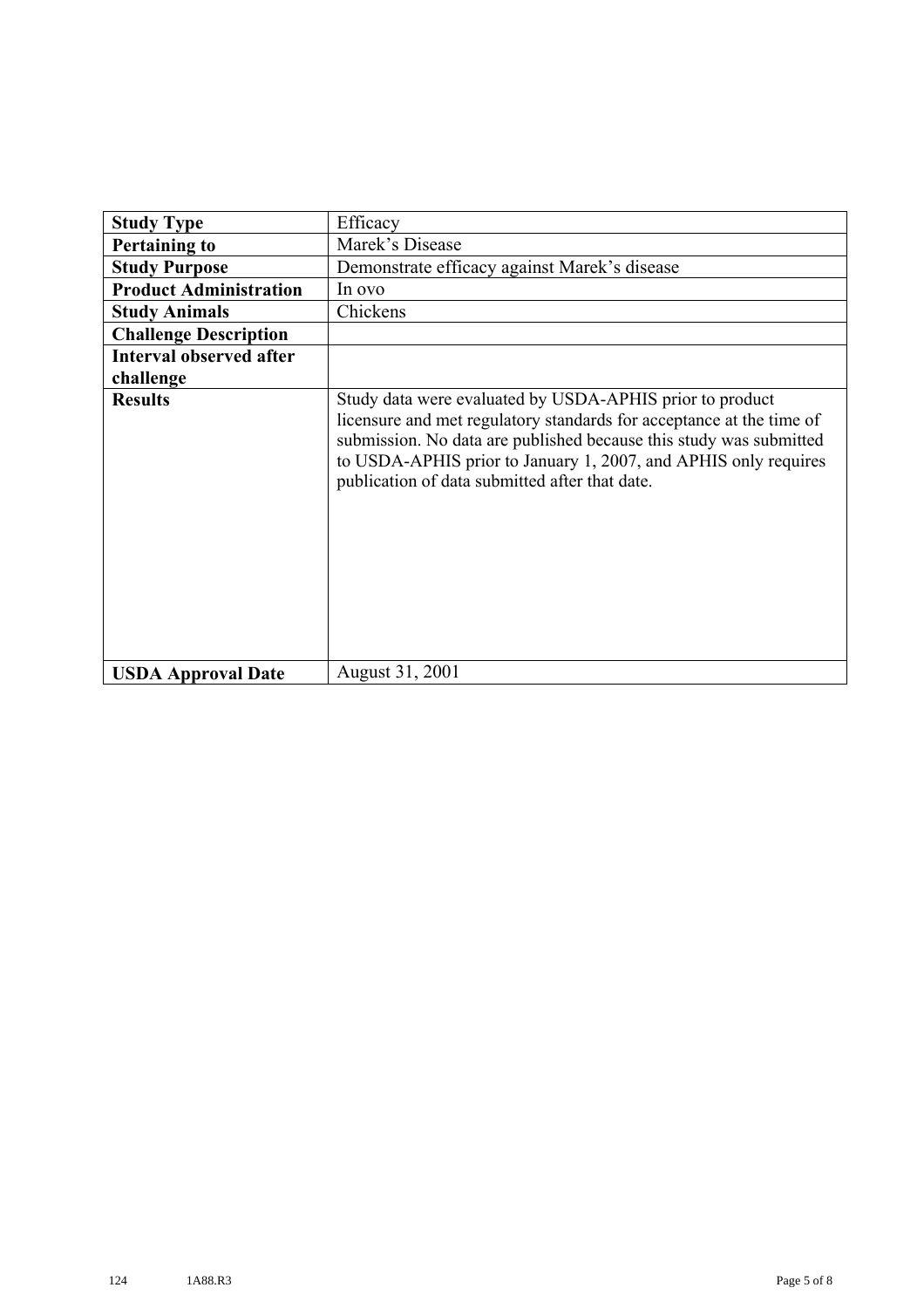| <b>Study Type</b>              | Efficacy                                                                                                                                                                                                                                                                                                                    |
|--------------------------------|-----------------------------------------------------------------------------------------------------------------------------------------------------------------------------------------------------------------------------------------------------------------------------------------------------------------------------|
| <b>Pertaining to</b>           | Marek's Disease                                                                                                                                                                                                                                                                                                             |
| <b>Study Purpose</b>           | Demonstrate efficacy against Marek's disease                                                                                                                                                                                                                                                                                |
| <b>Product Administration</b>  | Subcutaneously                                                                                                                                                                                                                                                                                                              |
| <b>Study Animals</b>           | Chickens                                                                                                                                                                                                                                                                                                                    |
| <b>Challenge Description</b>   |                                                                                                                                                                                                                                                                                                                             |
| <b>Interval observed after</b> |                                                                                                                                                                                                                                                                                                                             |
| challenge                      |                                                                                                                                                                                                                                                                                                                             |
| <b>Results</b>                 | Study data were evaluated by USDA-APHIS prior to product<br>licensure and met regulatory standards for acceptance at the time of<br>submission. No data are published because this study was submitted<br>to USDA-APHIS prior to January 1, 2007, and APHIS only requires<br>publication of data submitted after that date. |
| <b>USDA Approval Date</b>      | November 3, 2004                                                                                                                                                                                                                                                                                                            |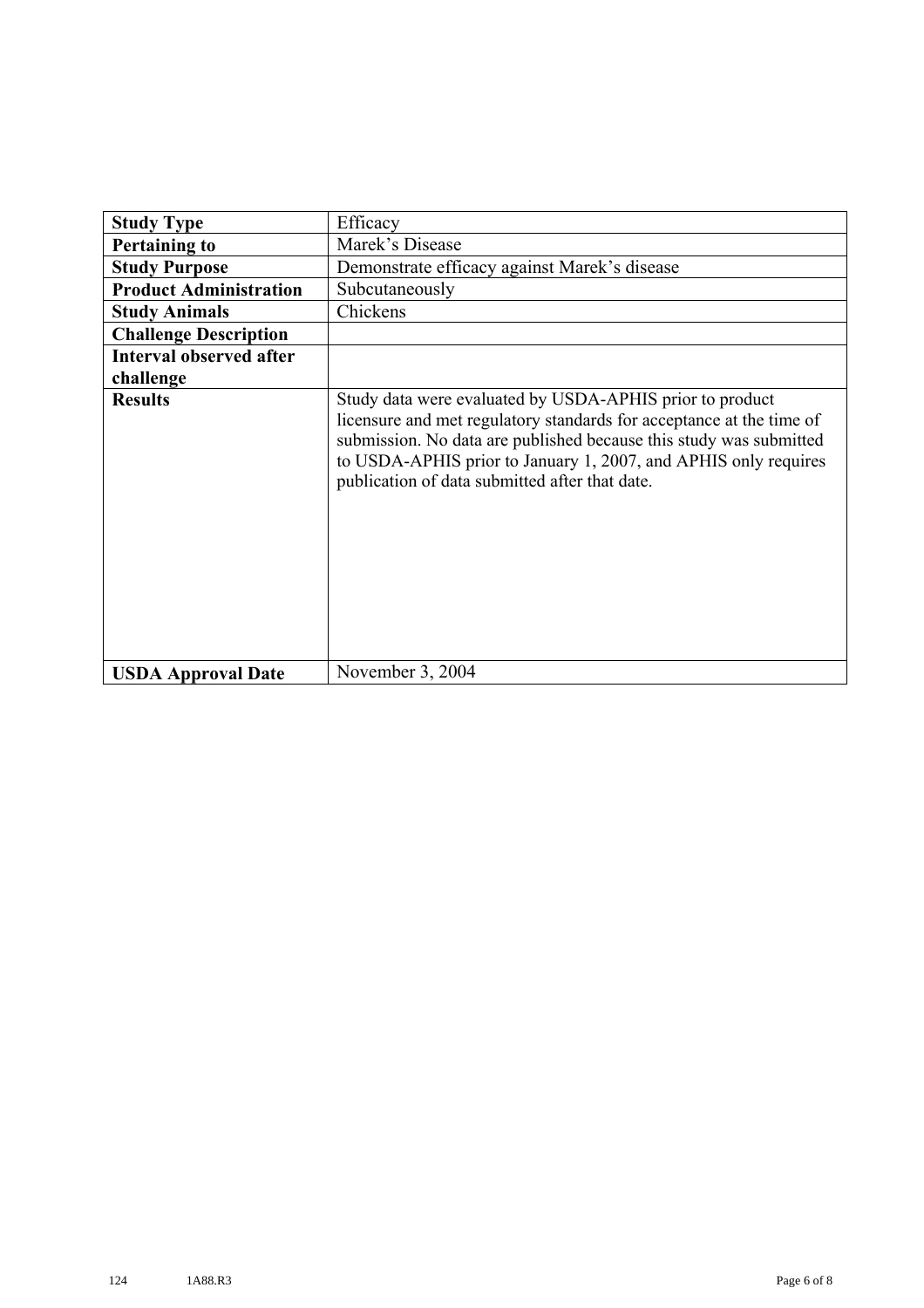| <b>Study Type</b>              | Efficacy                                                                                                                                                                                                                                                                                                                    |
|--------------------------------|-----------------------------------------------------------------------------------------------------------------------------------------------------------------------------------------------------------------------------------------------------------------------------------------------------------------------------|
| <b>Pertaining to</b>           | Infectious bursal disease, standard                                                                                                                                                                                                                                                                                         |
| <b>Study Purpose</b>           | Demonstrate efficacy against bursal disease, standard                                                                                                                                                                                                                                                                       |
|                                |                                                                                                                                                                                                                                                                                                                             |
| <b>Product Administration</b>  | Subcutaneously                                                                                                                                                                                                                                                                                                              |
| <b>Study Animals</b>           | Chickens                                                                                                                                                                                                                                                                                                                    |
| <b>Challenge Description</b>   |                                                                                                                                                                                                                                                                                                                             |
| <b>Interval observed after</b> |                                                                                                                                                                                                                                                                                                                             |
| challenge                      |                                                                                                                                                                                                                                                                                                                             |
| <b>Results</b>                 | Study data were evaluated by USDA-APHIS prior to product<br>licensure and met regulatory standards for acceptance at the time of<br>submission. No data are published because this study was submitted<br>to USDA-APHIS prior to January 1, 2007, and APHIS only requires<br>publication of data submitted after that date. |
| <b>USDA Approval Date</b>      | November 3, 2004                                                                                                                                                                                                                                                                                                            |